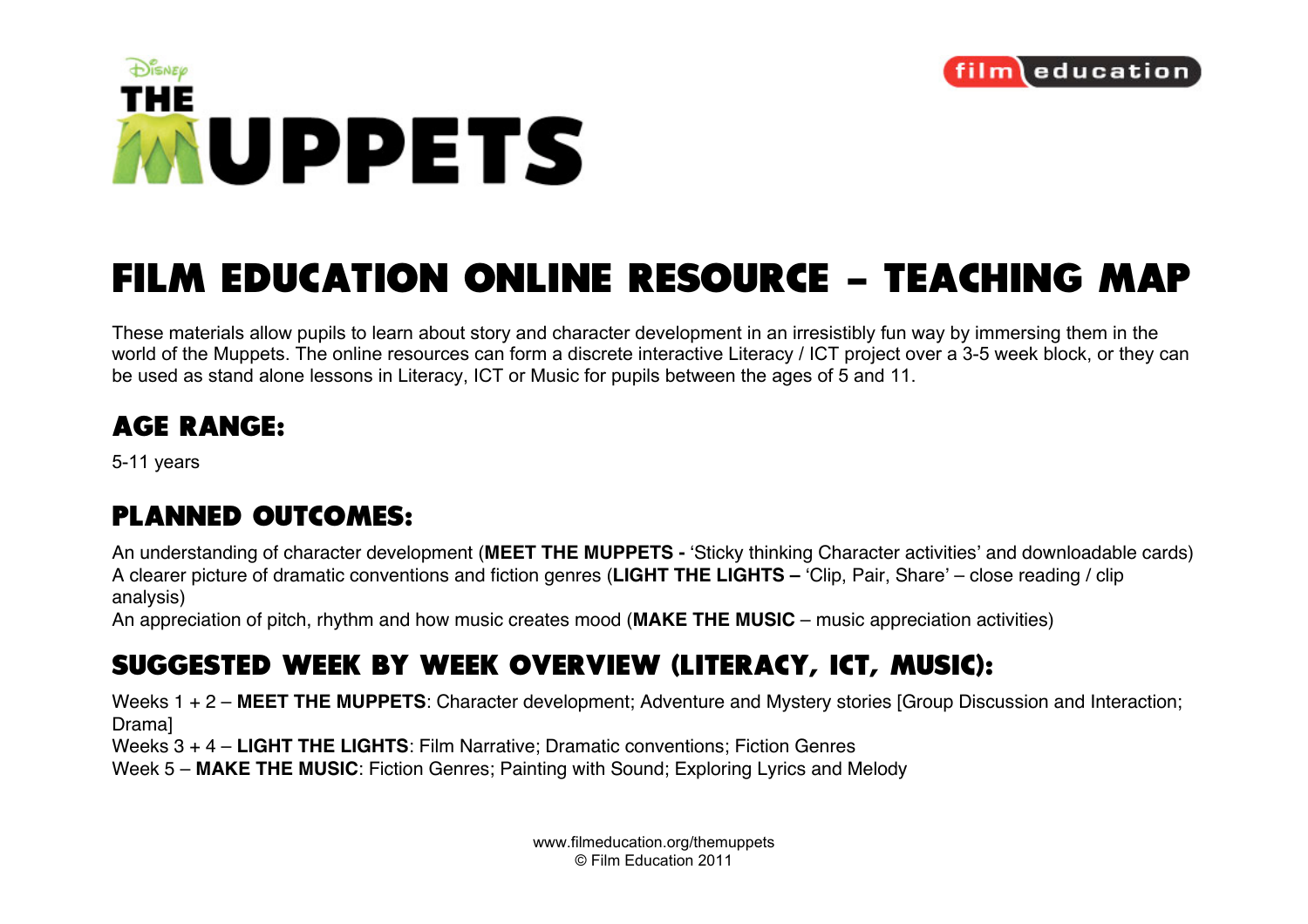| <b>OBJECTIVES</b>                                                                                    | <b>WHOLE CLASS</b><br><b>ACTIVITIES</b>                                                | <b>DIFFERENTIATED</b><br><b>INDEPENDENT / GROUP</b><br>ACTIVITIES                                                                                                                                  | <b>PLENARY</b>                                                        | <b>SUCCESS CRITERIA</b><br><b>CHILDREN WILL:</b>                                          |
|------------------------------------------------------------------------------------------------------|----------------------------------------------------------------------------------------|----------------------------------------------------------------------------------------------------------------------------------------------------------------------------------------------------|-----------------------------------------------------------------------|-------------------------------------------------------------------------------------------|
| <b>MEET THE MUPPETS:</b><br>www.filmeducation.org/<br>themuppets/<br>meetthemuppets.html             | Watch the trailer<br>for The Muppets.<br>Talk about the<br>$characters -$<br>human and | Easy: in adult-led small groups,<br>discuss and record ideas in response<br>to the 'Muppet Meditations' prompts to<br>one or two of the key characters.<br>Share ideas with the rest of the class. | Pupils to<br>share their<br>thoughts on<br>their chosen<br>characters | Use talk to organise<br>their roles and action.<br>Actively include and<br>respond to all |
| <b>Online or Character 'Sticky</b><br>Thinking' prompt PDF cards.<br>Use the language of possibility | otherwise, Read<br>and discuss the<br>descriptions for<br>each character.              | Medium / Hard: in pairs, choose one<br>key character and work together to<br>fully explore the 'Muppet Meditations'                                                                                | for their<br>colleagues<br>to evaluate.                               | members of the group.<br>Show an<br>understanding of the                                  |
| to investigate and reflect on<br>feelings, behaviour and<br>relationships.                           |                                                                                        | questions. Prepare presentations<br>(Prezi, PowerPoint, filmed, hot seated<br>or otherwise!) for each answer to<br>showcase to the rest of the class.                                              |                                                                       | character traits of their<br>chosen Muppet.                                               |
| Present characters through<br>dialogue to engage the interest<br>of an audience.                     |                                                                                        | The character groups could work in<br>rotation over a 2 to 3 week period.                                                                                                                          |                                                                       | Identify and discuss<br>qualities of others'<br>presentations.                            |
|                                                                                                      |                                                                                        |                                                                                                                                                                                                    |                                                                       |                                                                                           |
|                                                                                                      |                                                                                        |                                                                                                                                                                                                    |                                                                       |                                                                                           |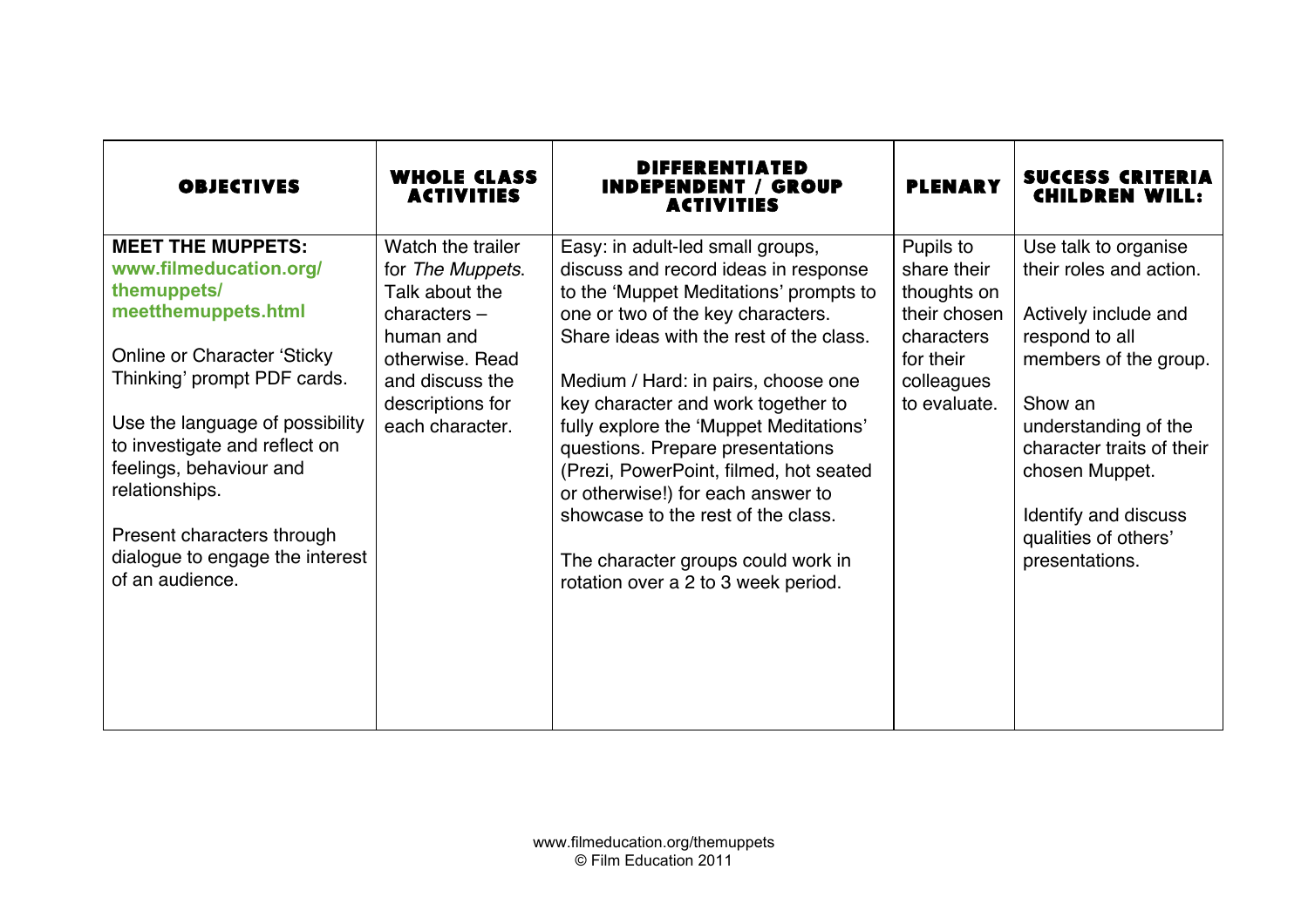| <b>OBJECTIVES</b>           | <b>WHOLE</b><br><b>CLASS</b><br><b>ACTIVITIES</b> | DIFFERENTIATED INDEPENDENT /<br><b>GROUP ACTIVITIES</b>                                                                     | <b>PLENARY</b>          | <b>SUCCESS</b><br>CRITERIA<br>CHILDREN<br>WILL: |
|-----------------------------|---------------------------------------------------|-----------------------------------------------------------------------------------------------------------------------------|-------------------------|-------------------------------------------------|
| <b>LIGHT THE LIGHTS:</b>    | Watch and                                         | Easy: children work in pairs or small                                                                                       | Share and evaluate      | Identify and make                               |
| www.filmeducation.org/      | respond to The                                    | groups to 'read' one of the clips, using the                                                                                | their responses to      | notes of the main                               |
| themuppets/                 | Muppet clips as a                                 | key words: LIGHTS (what is the                                                                                              | the clips. Watch the    | points of the clip                              |
| lightthelights.html         | class.                                            | lighting/colour like in the clip?), <b>CAMERA</b>                                                                           | clips together,         | sequence                                        |
|                             |                                                   | (are there any interesting camera                                                                                           | pause at key            |                                                 |
| 'Clip, Pair, Share' – close | Choose one clip                                   | angles/movement?) and <b>ACTION</b> (what is                                                                                | moments and ask         | Infer characters'                               |
| reading / clip analysis.    | and discuss it in                                 | happening and how does the camera                                                                                           | the question 'why?'     | feelings in logical                             |
|                             | 'Film Language'                                   | help to tell the story?) to help them focus                                                                                 | $-$ why is the camera   | explanations.                                   |
| Explore how film texts      | terms, using the                                  | their ideas. Pause the clip at key                                                                                          | here? Why are the       |                                                 |
| are organised.              | Prompt questions                                  | moments, make notes and create a                                                                                            | characters in these     | Use film language                               |
|                             | provided (provide                                 | Screen-grab of the image and notes.                                                                                         | positions etc?          | terms, such as                                  |
| Empathise with              | children with                                     |                                                                                                                             |                         | 'lighting, camera                               |
| characters and discuss      | printed versions                                  | Medium: children work through one or two                                                                                    | Share 'screen-          | angle and pace'                                 |
| their actions.              | of these).                                        | of the clips using the prompt questions                                                                                     | grabbed' images         | Identify how                                    |
|                             |                                                   | supplied online. Pause the clip at key                                                                                      | and notes. Children     | effective the film is                           |
|                             | Demonstrate how                                   | moments, make notes and create a                                                                                            | to share why they       | in communicating                                |
|                             | to pause a clip                                   | Screen-grab of the image and notes.                                                                                         | chose to pause the      | with an audience.                               |
|                             | and add notes,                                    |                                                                                                                             | clip at that particular |                                                 |
|                             | then create a                                     | Hard: children watch, evaluate and                                                                                          | moment.                 |                                                 |
|                             | screen grab in                                    | compare all of the clips using the prompt                                                                                   |                         |                                                 |
|                             |                                                   |                                                                                                                             |                         |                                                 |
|                             |                                                   |                                                                                                                             |                         |                                                 |
|                             |                                                   |                                                                                                                             |                         |                                                 |
|                             | order to save the<br>work.                        | questions provided online. Pause the clip<br>at key moments, make notes and create<br>a Screen-grab of the image and notes. |                         |                                                 |